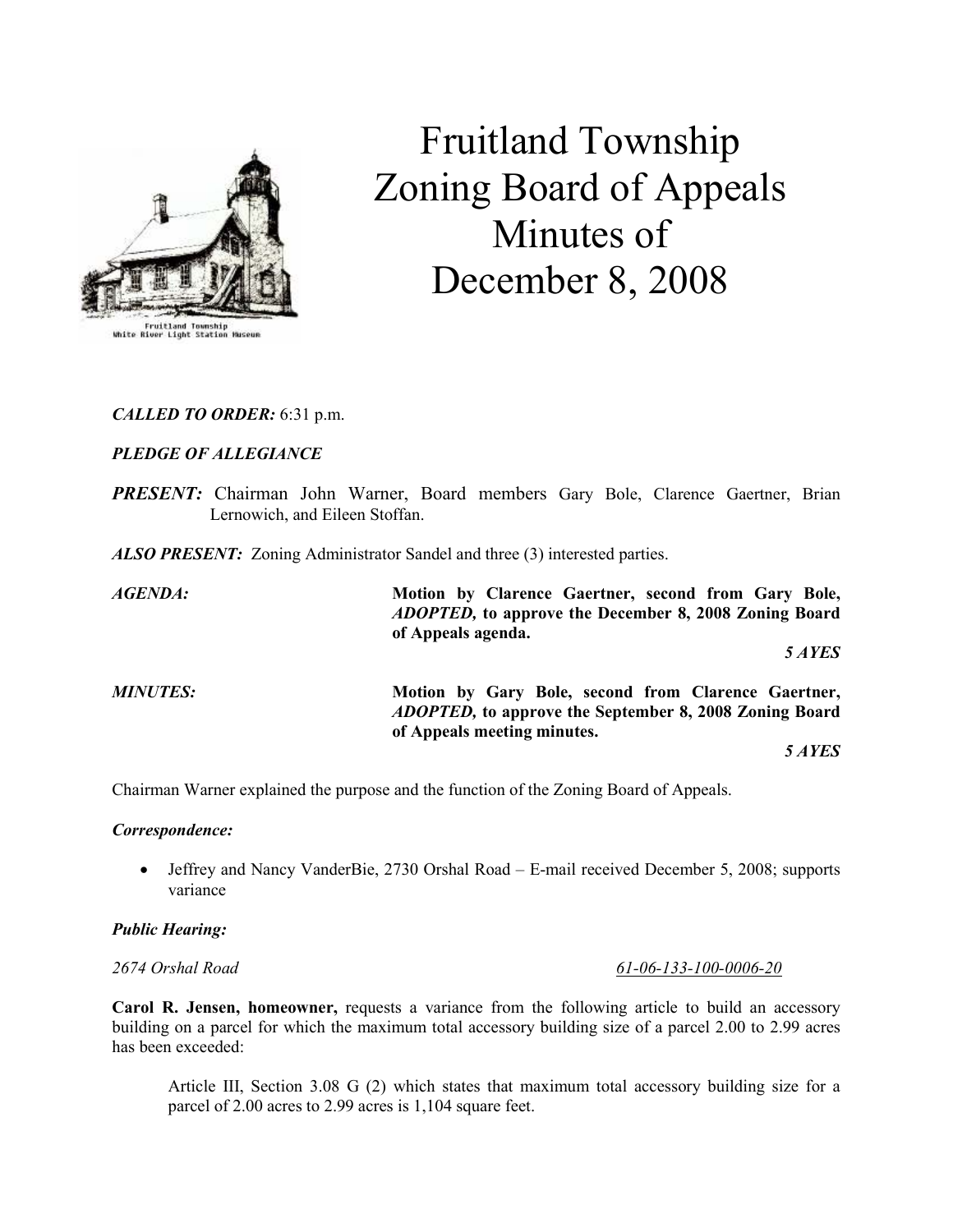Public Hearing opened at 6:36 p.m.

### Public Comment:

Zoning Administrator Don Sandel stated that the variance request is strictly concerned with the total amount of accessory building space allowed under the ordinance.

Carol R. Jensen, 2674 Orshal Road – Stated that she owns 2 ½ acres and is requesting a variance to build a storage shed on her property. Her husband built a pole barn approximately 22 years ago to store cars, motors, etc. Mrs. Jensen stated that since her husband passed away she has been in the process of organizing and cleaning the property, and no longer has room for storing her car, lawnmower, snow blower, lawn equipment, and furniture. Mrs. Jensen would use the storage shed for storing her lawn equipment, etc. so that she may park her vehicle in her garage. The proposed storage building would be the same color as her home and barn. The storage building is not a "permanent" building as it rests on  $2 \times$ 4 planks and may be moved if necessary.

Carol Jensen stated that she understands that she does not meet the requirement of the ordinance stating "The total area for all accessory buildings shall not exceed the maximum floor areas noted below", which is 1,104 square feet for a parcel of 2.00 to 2.99 acres. Mrs. Jensen stated that she questions the wording following, which states "except that in no case shall the total square footage of all accessory buildings exceed two thousand four hundred (2,400) square feet." The total square footage of both accessory building would be less than 2,400 square feet.

Chairman Warner asked Zoning Administrator Sandel if a building is considered a building by definition if it does not have a permanent foundation. Administrator Sandel read the definition which states that a building is "an independent structure, either temporary or permanent, having a roof supported by columns, walls, or any other support used for the housing or storage of persons, animals or property, or carrying on business activities."

Kathy Nearanz, 3065 Johnson Drive- stated that although she is not a neighbor of Carol Jensen, she empathizes with her situation and the loss of a loved one. However, as a resident she feels that if we set rules for our township, she doesn't agree with passing a variance that will make a parcel even more nonconforming.

# Public Hearing closed at 6:57 p.m.

#### Board Comments:

Board member Bole asked Carol Jensen if the closest neighbor to the north has expressed any concerns regarding the storage shed as it would be closest to their property line. Mrs. Jensen stated that she feels they would support the proposed building as it would allow her to keep her property more organized.

Board member Lernowich stated that the Township has been in this position before and he feels it has to be denied as we would be setting precedence.

Board member Gaertner stated that when the purpose of the Zoning Board of Appeals was read, it states "under certain unique and unusual circumstances". Board member Gaertner feels probably 75% of Fruitland Township residents would like to have more storage room than they have and the applicant already has a nonconforming building that is larger that what the ordinance allows.

Board member Stoffan stated that it is the homeowner's own property contained in the storage area, in essence creating own hardship. There are several aspects of the variance request that board member Stoffan finds compelling: 1) It is a small storage shed typically used for storing garden tools, 2) the storage shed would be closer to the home, 3) the homeowner is a woman living alone.